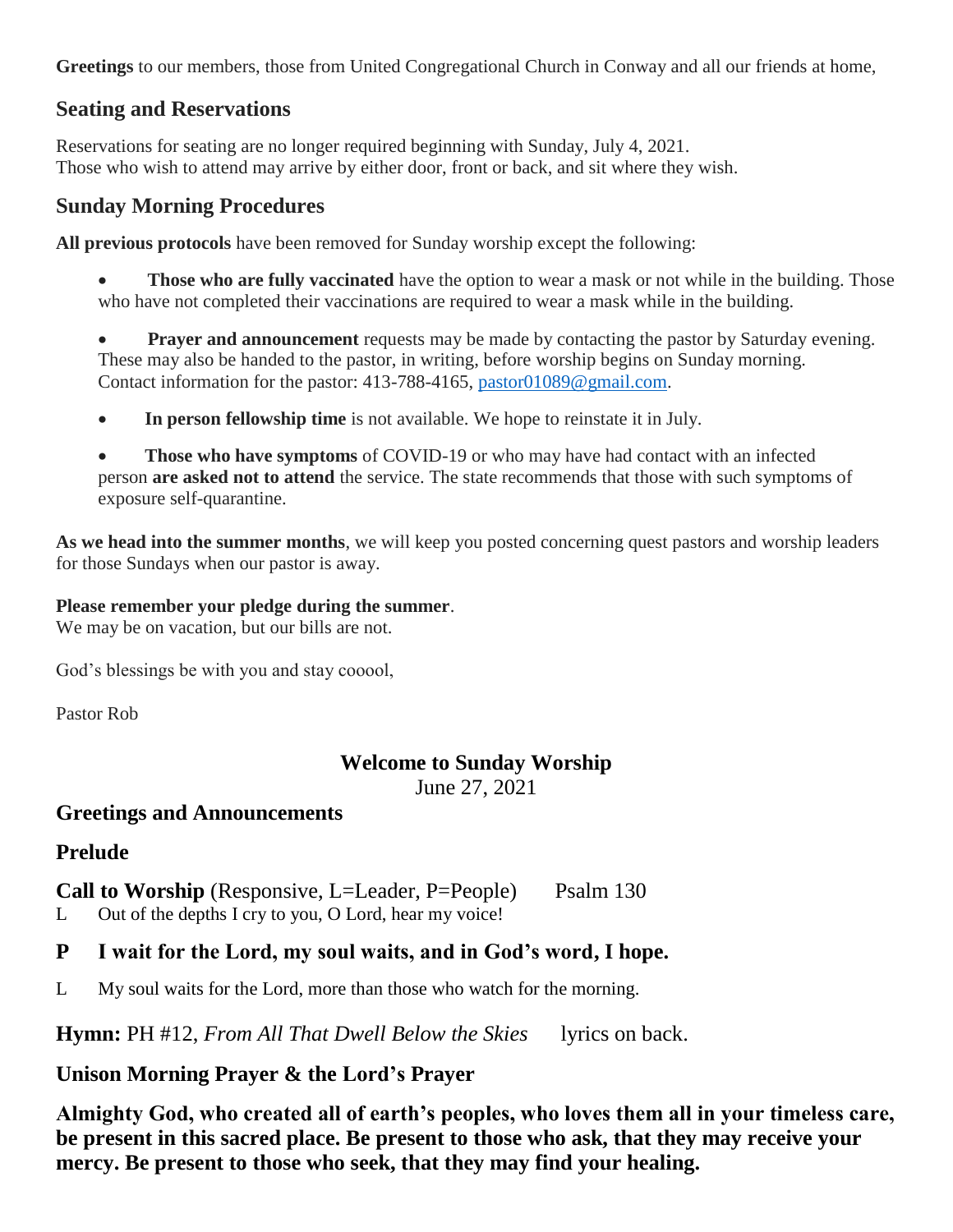**Be present to those who knock, that your door may be opened to them. Through Jesus Christ, our Savior and Redeemer who taught us to pray saying…***Our Father, who art in heaven, hallowed be thy name. Thy kingdom come, thy will be done, on earth as it is in heaven. Give us this day our daily bread and forgive us our debts as we forgive our debtors. And lead us not into temptation but deliver us from evil. For thine is the kingdom and the power and the glory forever. Amen.*

**Ministry of Music**

**Prayers of the People**

**Offering**

**Hymn:** PH #217, *Lord of All Hopefulness*lyrics on back **Scripture Lesson:** 2 Corinthians 8:7-15 **Sermon:** *Balancing the Hat*

**Hymn:** PH #295, Christ for the World We Sing! lyrics on back

**Benediction and Response**